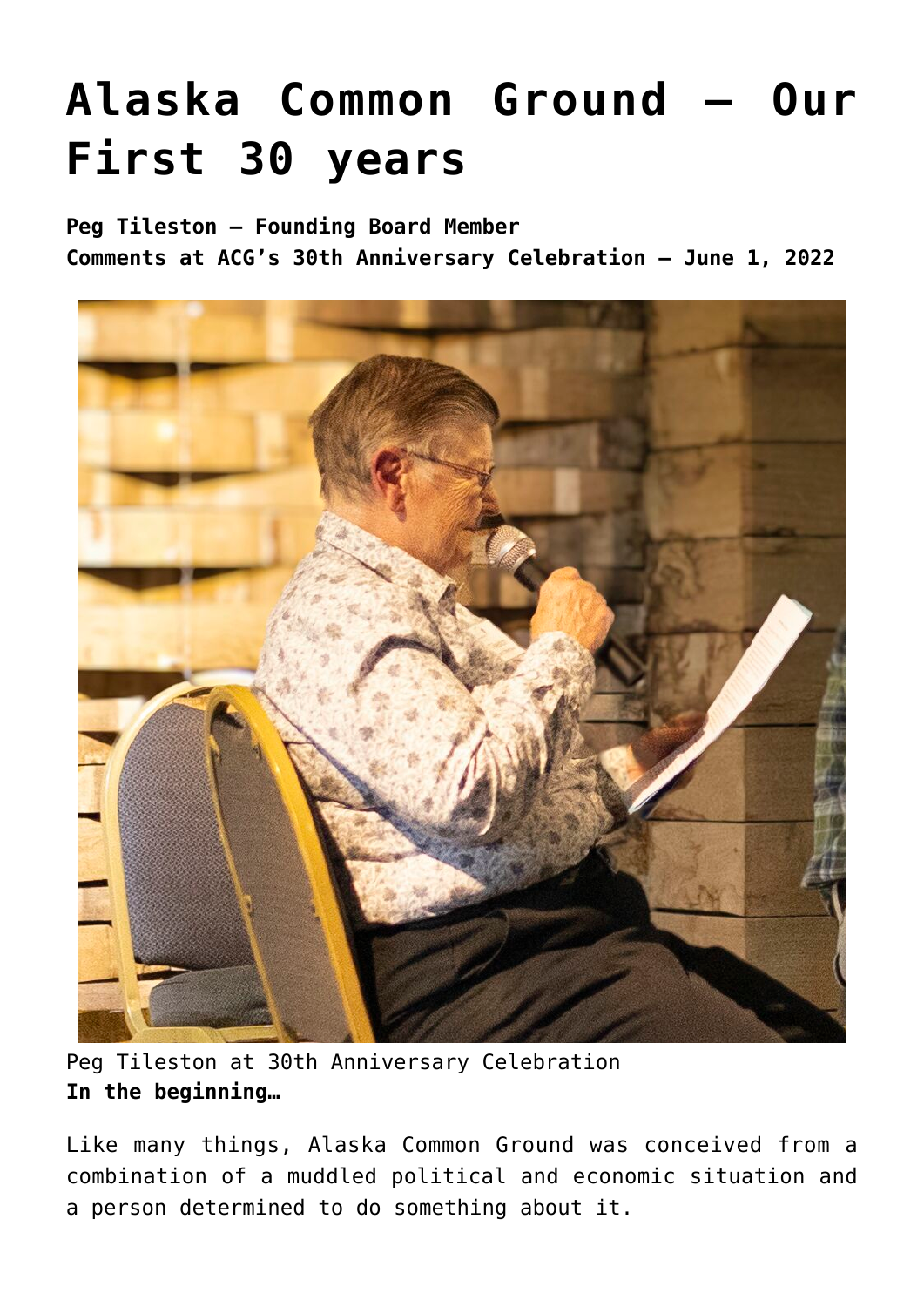That person was our founder, Esther Wunnicke. Esther understood the importance of the role of public participation in forming good public policy. She had been on the Federal Field Commission that helped put Alaska back together after the 1964 earthquake and the Federal-State Land Use Commission that held hundreds of hearings all over the state that led to the formation of the Alaska National Interest Lands Act. She finished her career as the Alaska Commissioner of Natural Resources.

When Esther retired from public service, Alaska was just emerging from economic turmoil caused by a significant drop in oil prices and a banking collapsed that devastated the housing market. On the political side Wally Hickel had just won the governor's race against Arliss Sturgulewski and Tony Knowles with just 39 per cent of the vote.

Esther was appalled that a governor could be elected with such a small percentage of the voters. She was determined to do something, and Alaska Common Ground was born. Her letter of invitation to join with her read.

 "As a citizen devoted to the people of Alaska and dedicated to "doing the public's business in a public manner", you are invited to join AlASKA COMMON GROUND and to be an organizing member of this new group. The purpose of ALASKA COMMON GROUND is to provide a forum for Alaskans from all walks of life and all parts of the state to address public policy issues and find areas of agreement. We believe such public discussion and policy agreement are vital to the future of Alaska."

That organizational meeting was held in the Pioneer School House on October 26, 1991. Forty-seven attended the meeting, some of whom are still members. Then as now, Alaska's fiscal policy and the encouragement of citizen involvement was the major focus of the meeting. There was no question attendees felt that Alaska Common Ground was needed and would be supported.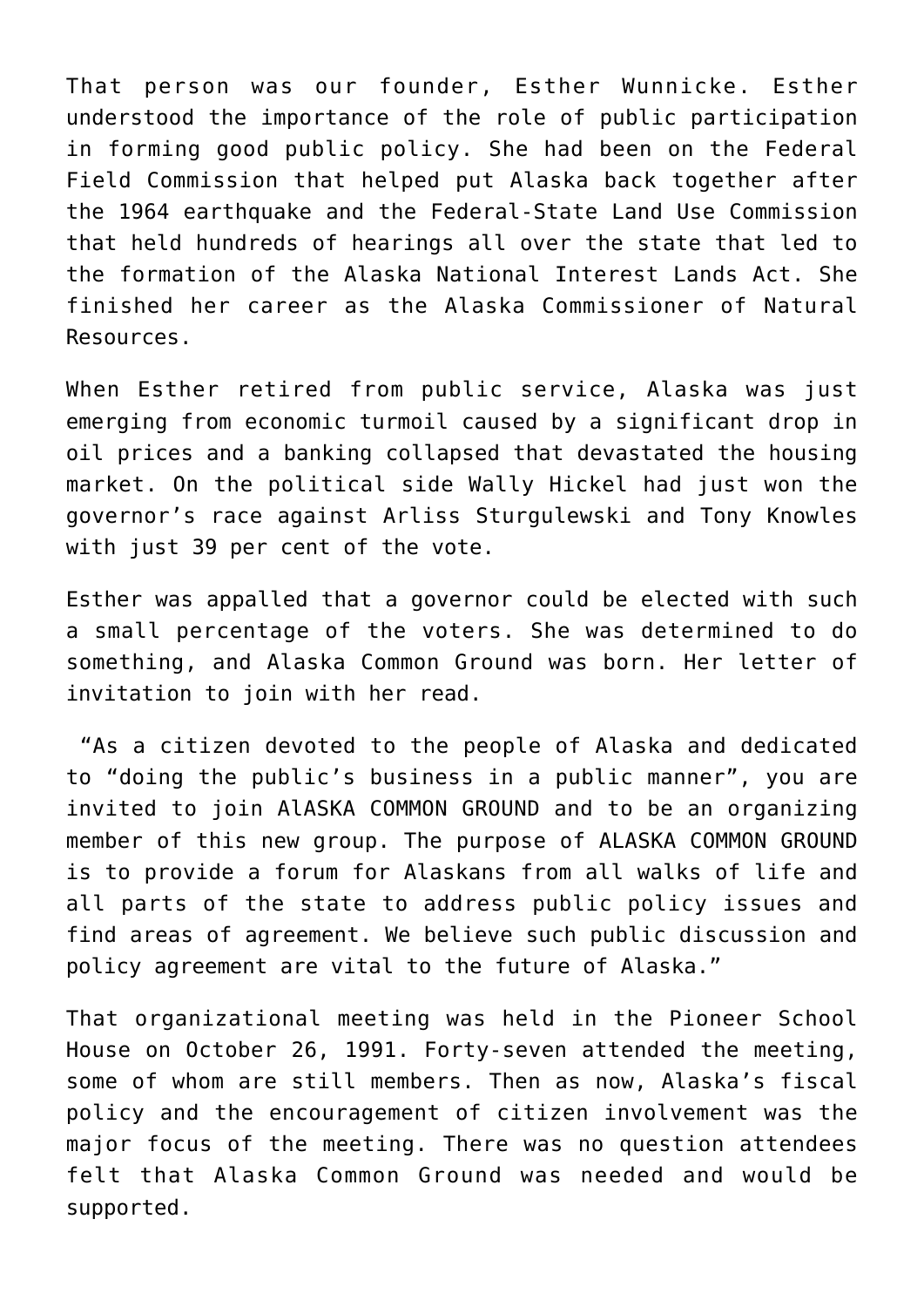The first and second forums we held could be titles for forums today – Groping Through the Gap and Should There Be a Constitutional Convention. Sound familiar?

# **Whither Alaska's fiscal plan**

Without question, the bulk of our forums and policy papers have focused on Alaska's growing fiscal problems. Forum panelists over the years have included Governors Hammond, Hickel, Knowles and Sheffield, numerous legislators, many agency folks, and community leaders. Virtually all agreed that Alaska should have a long-term fiscal plan and the sooner the better. There have been very few years that we have not held at least one fiscal forum, several of which were televised statewide. Have they made a difference? It's hard to say, but we will continue to address the issue because it is too important ignore.

# **Better correction system**

We do know that our forums can have a real impact, We joined with Partners for Progress to hold two forums on Cost Effective Justice: New Directions for Prisoner Rehabilitation and Re-entry. We brought Texas Representative Jerry Madden up to share what he had been able to do there to cut costs and yet have a more effective correctional system. He not only took apart in our forums, but also went to Juneau to meet with legislators. The late Sen. Johnny Ellis wrote, "It's time we work together, get smart on crime, and bend the corrections cost curve." With Sen. Ellis' leadership, Senate Billl 64-The Omnibus Crime/Correction Bill passed in the next legislative session.

# **Let's talk**

Is it possible to get people of diverse opinions to talk together about difficult issues? Understanding Neighbors did just that. Working with Out North Theater and the Interfaith Alliance of Anchorage, with financial support from the Ford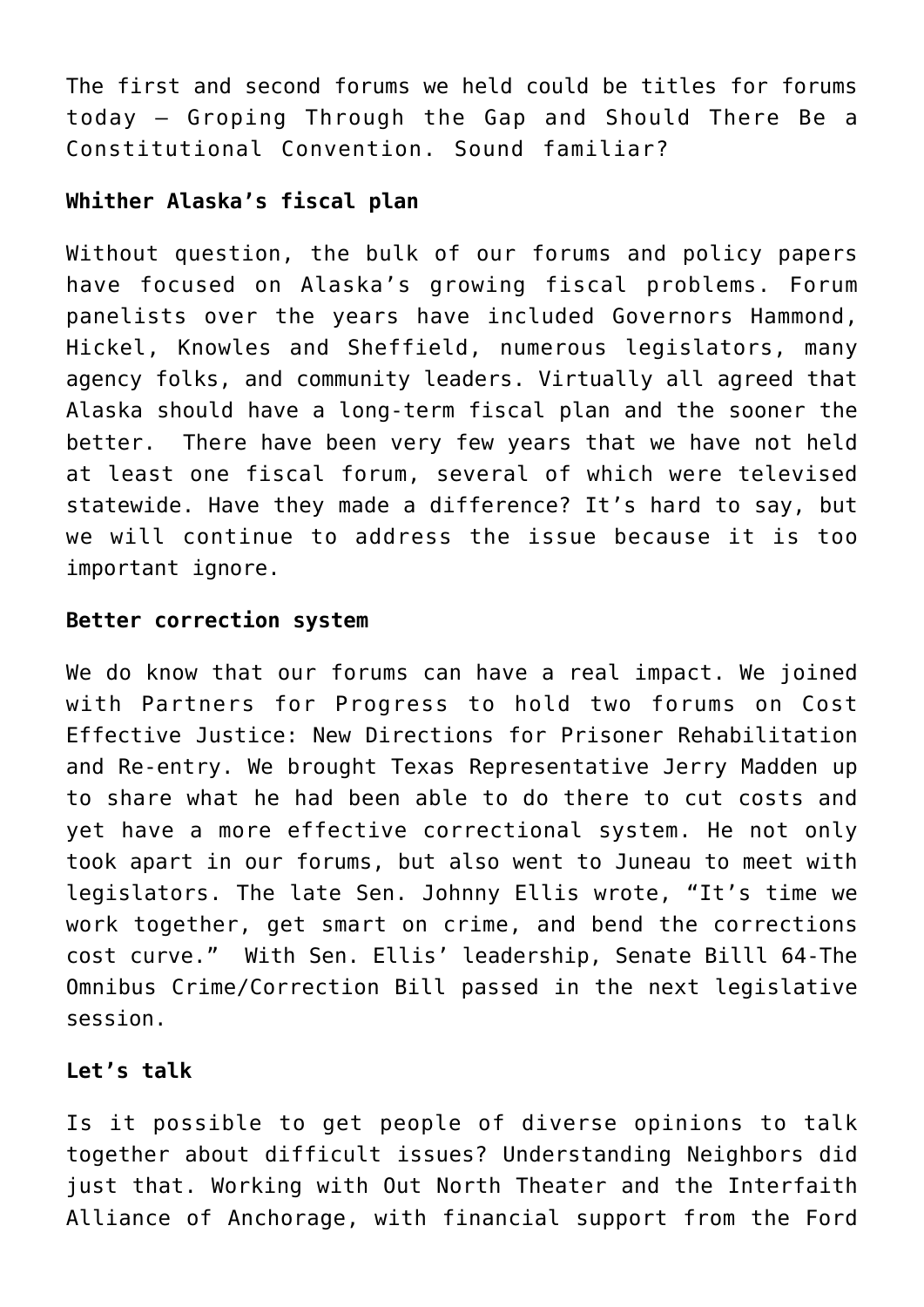Foundation's Animating Democracy Initiative, we brought over 100 participants together to talk about the Role of Same-Sex Relationships in Our Community. A participants noted, "People talk different languages. When someone says words like love or understanding or acceptance or hatred, we don't know what it means. We each have our own definition and if there is something called understanding for me it is the ability to listen to another person and try to understand how they perceive things."

The process of Understanding Neighbors was one of growth, not only for the participants but also for the Alaska Common Ground board. As Taylor Brelsford put it, "We spent many hours, several times a month in the planning and implementing of this project. Building relations among the disparate organizations and finding a common perspective among the several strong personalities was challenging but altogether necessary, and ultimately successful. An ambitious project addressing a controversial issue could not come to fruition any other way."

### **Addressing differences**

A project that was near and dear to Esther was addressing the different needs of Urban Alaska and Rural Alaska. We held two forums that nearly filled UAA's Wendy Williamson auditorium. It was exciting to experience the diversity and deep interest in the topic. Alaska is indeed a big state with major cultural differences and lifestyles. The forums pointed out how important it is to understand each other and build better relationships. How can Alaska with such a diverse population, living in small villages and large population centers address the needs of both? Certainly, it requires effective communication and a great deal of respect on both sides.

#### **Say ahh**

Health care took center stage when we addressed the Rising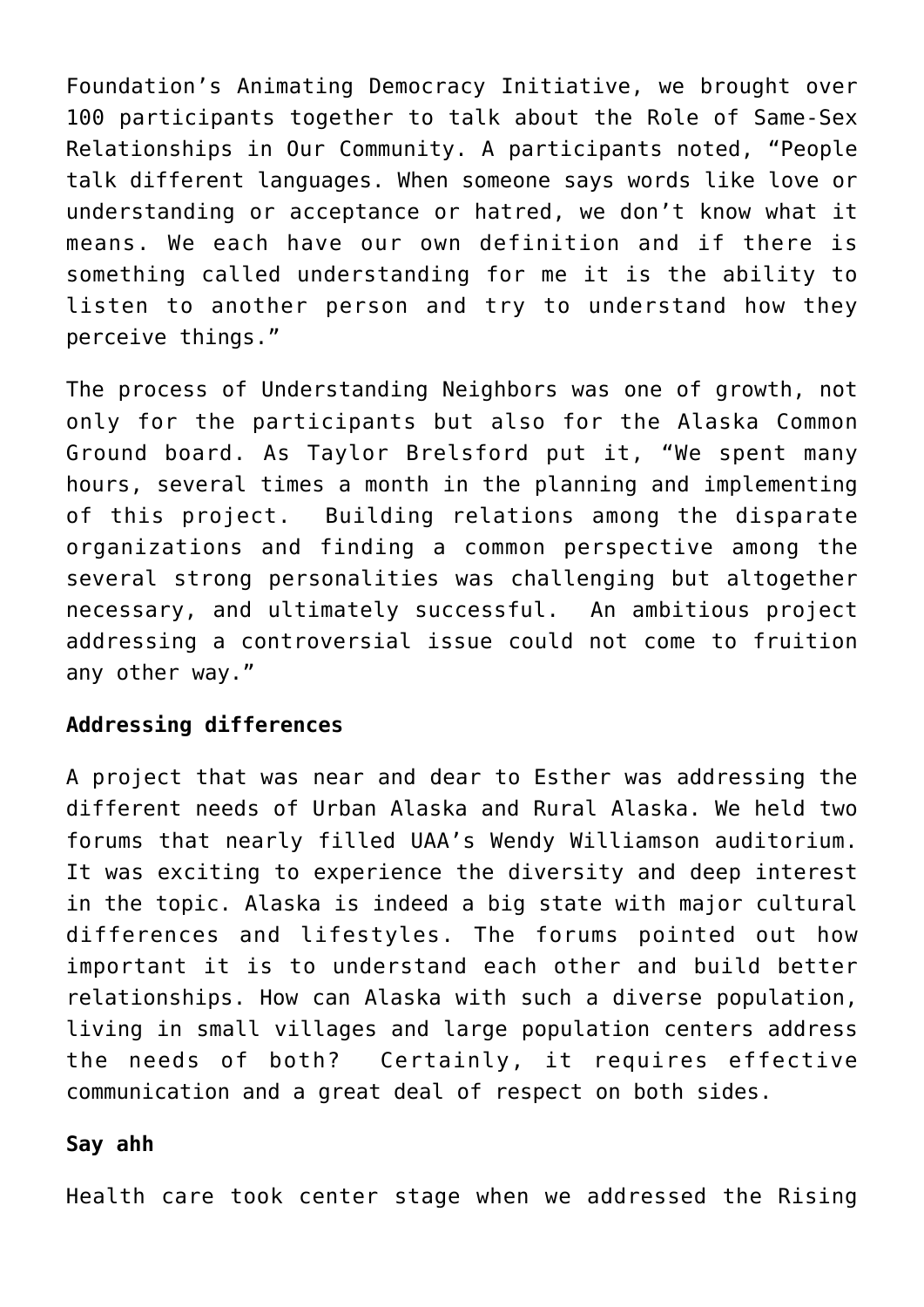Cost of Health Care with two programs. Alaska costs are partially driven by geography and distance and our small market with little competition. This disparity is higher in Alaska than outside particularly for some specialists, as an example, 43 percent higher for pediatricians and 83 percent higher for cardiologists. The average hospital costs were 38 percent higher here. These figures may be even higher now since the forums was held in 2017 and 2018.

There is no single or simple solution for reducing health care costs. The Alaska Health Care Commission recommended eight core strategies and about 75 specific State policies to address the issue. Among them, medical testing and treatment decisions should be based on the best available evidence of effectiveness. Also, we should change the way we pay for care from payment for individual services to one based on outcomes. The recommendations stress the importance of prevention and support for health choices. and the need to empower individuals and decision-makers with easily accessible information on health care prices, quality, and health outcomes. The Commission noted the Alaska State Legislature has many policy levers that it could pull to help stabilize and even reduce health care prices and overall health spending in our state.

#### **Yes, it's warmer now**

Climate change affects Alaska significantly. Our forums brought together major players trying to develop adequate responses to the problem. Erosion, subsidence, flooding, and wildfires are the most obvious impacts but there are many more subtle changes occurring. The forums discussed these and also addressed the things Alaskans can do to at least mitigate the amount of change. We looked at buildings and energy use, land use and transportation, food supply, and solid waste management as ways to make a difference. As is often the case, community action is the key to success.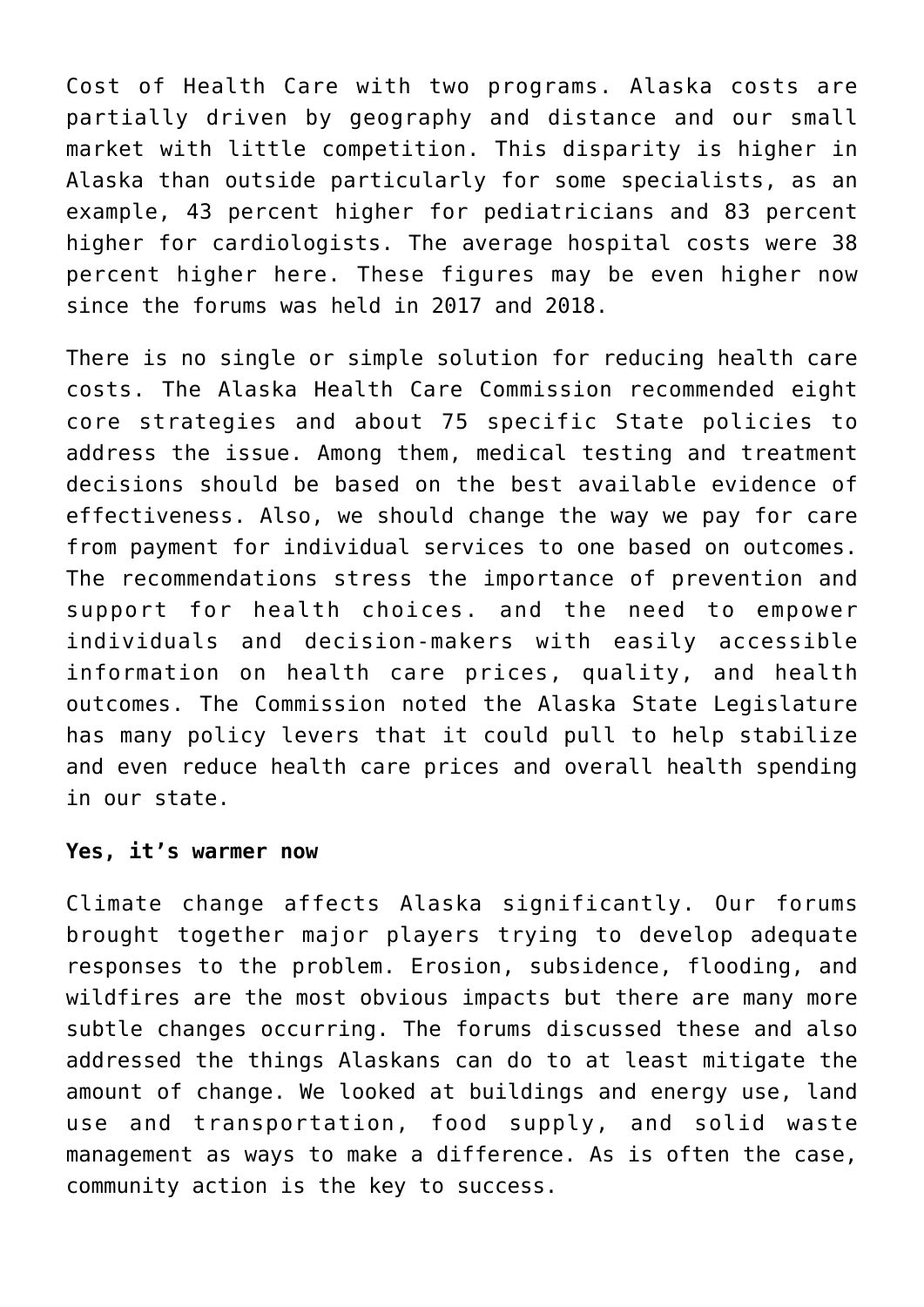## **Let's be smart about travel**

From Here to the Future: Transforming Anchorage/Mat-Su Transportation Series focused on how we get around now and in the future. We invited Rollin Stanley, General Manager of Urban Strategy in Calgary, to discuss the technology and demographics of transportation. We then brought Mayor Paul Soglin, from Madison, Wisconsin here who talked to us about a multimodal transportation system for all weather conditions. Both Mayor Soglin and Rollin Stanley met with municipal transportation and land use planners for ways we might improve our systems. We all use and are affected by multiple forms of transportation, so it was appropriate the final program of the series emphasized the importance of public participation in transportation and land use planning.

We have held many more forums ranging from Coping with Y2K to Welfare in Alaska. Go to our website for more information.

## **In conclusion**

Over the years we have worked with many organizations, not the least of which is the League of Women Voters. We greatly appreciate these partnerships. We are grateful for the Anchorage Municipal Library who help publicize our activities and hosted meetings, such as Let's Talk Alaska Dialogue sessions. We were delighted that KTUU/Channel 2 worked with us to produced and air the "We are Alaskans" Public Service Announcements featuring the East High School Swing Choir.

The first resolution the board passed was against holding a Constitutional Convention as being unnecessary, expensive, disruptive, and counterproductive. We take the same position today as we did then as we prepare for another vote on the call for a Constitutional Convention on the ballot this November.

These last three years have certainly been a challenge, but we have learned to use Zoom to reach those outside of the